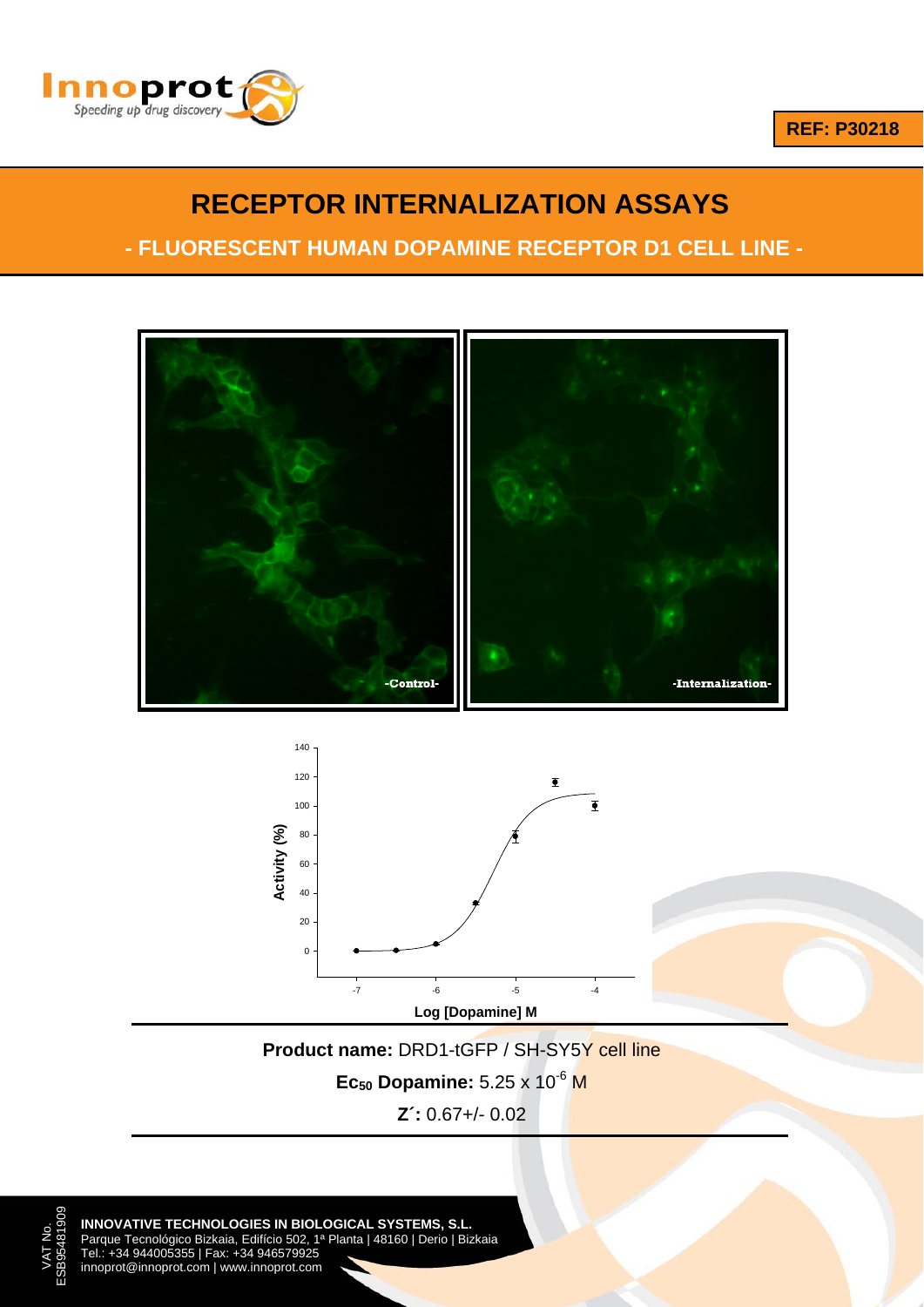#### **REF: P30218**





**Product Name:** DRD1-tGFP\_SH-SY5Y **Reference:** P30218 **Recp. Official Full Name:** Dopaminergic receptor D1 (DRD1) **DNA Accesion Number:** Gene Bank NM\_000794 **Host Cell:** SH-SY5Y **Resistance:** G418 **References:**  $P30218$ : 2 vials of 3 x 10 $^6$  proliferative cells P30218-DA: 1 vial of 2 x 10<sup>6</sup> division-arrested cells

**Storage:** Liquid Nitrogen

**Assay Briefly description** 

DRD1-tGFP\_SH-SY5Y contains SH-SY5Y cells stably expressing human Dopaminergic Receptor D1 (DRD1) tagged in the N-terminus with tGFP protein.

Innoprot DRD1 redistribution Cell Line has been designed to assay potential agonists/ antagonists against DRD1, modulating Dopaminergic receptor D1 activation and the following redistribution process inside the cells. This cell line will allow the image analysis of the stimuli induced by the compounds.

This highly reproducible assay has been validated using Dopamine as a DRD1 agonist in a High Content Analysis (HCA).

## **About Dopaminergic Receptor D1**

The gene encodes the D1 subtype of the Dopamine receptor. This subtype is a G-protein coupled receptor which stimulates adenylyl cyclase.

Dopamine is one of the most important neurotransmitters and the expression of its receptors is well characterized in brain.

Dopamine receptors are involved in many neurological processes so their abnormal signalling is implicated in several neuropsychiatric disorders.

DRD1 mediates some behavioural responses, regulates neuronal growth and development.

**INNOVATIVE TECHNOLOGIES IN BIOLOGICAL SYSTEMS, S.L.** Parque Tecnológico Bizkaia, Edifício 502, 1ª Planta | 48160 | Derio | Bizkaia Tel.: +34 944005355 | Fax: +34 946579925 innoprot@innoprot.com | www.innoprot.com

VAT No. ESB95481909